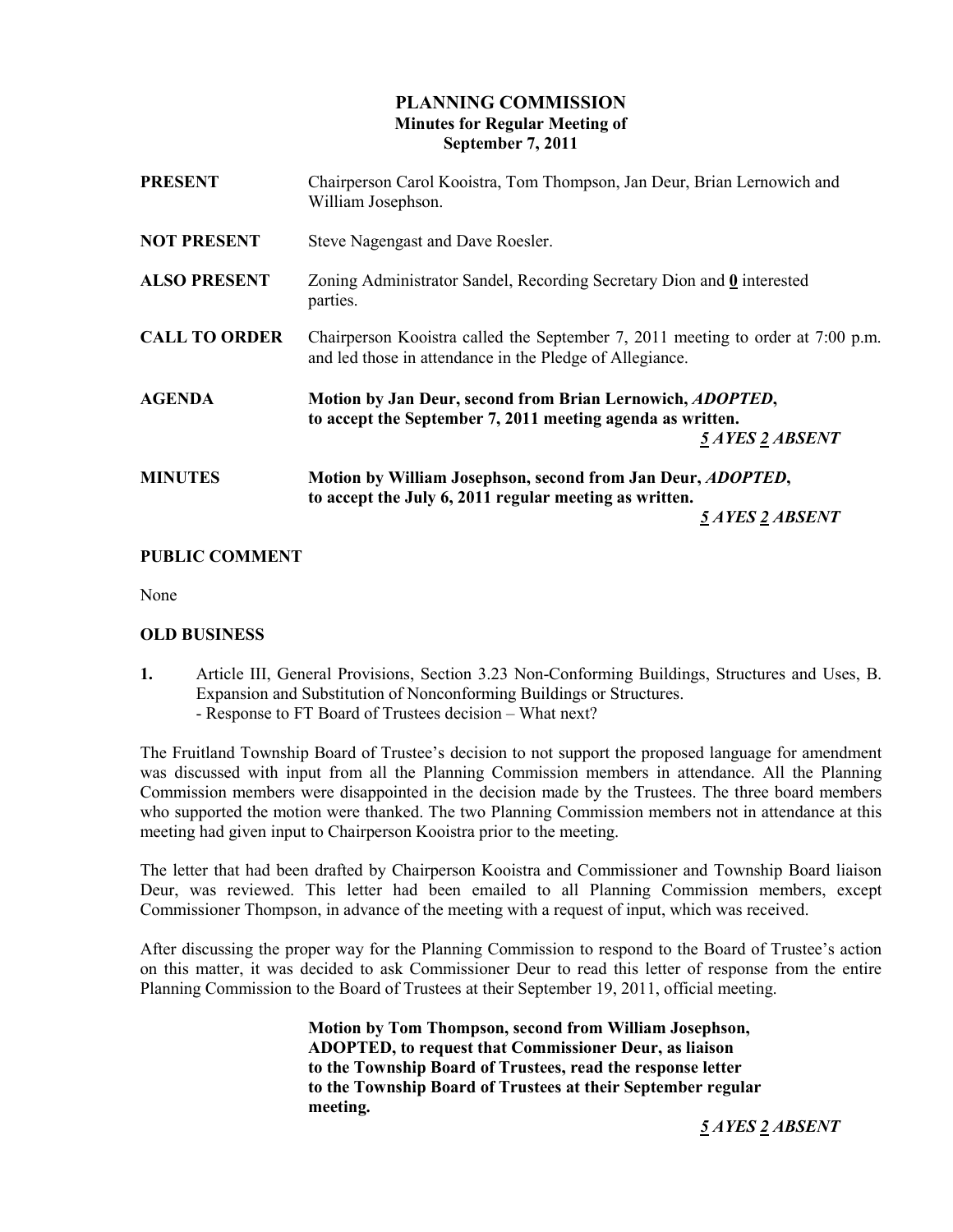2. Review of PC Goals and Sub-Committee appointments.

#### Study of Gas Exploration Requirements

 Commissioner Lernowich-Chair, Commissioner Josephson, Zoning Administrator Sandel and Zoning Coordinator Dion

- Study of Outdoor Wood-Fired Furnaces Commissioner Lernowich-Chair, Commissioner Deur, Zoning Administrator Sandel and Zoning Coordinator Dion
- Study of Mechanical Appurtenances Commissioner Nagengast-Chair, Commissioner Josephson, Zoning Administrator Sandel and Zoning Coordinator Dion
- Medical Marihuana Commissioner Deur-Chair, Commissioner Lernowich and Commissioner Roesler
- Low Impact Development Commissioner Nagengast-Chair, Commissioner Thompson and Zoning Administrator Sandel
- Neighborhood Commercial uses; Open Space PUD; Pond Requirements and Digital Signs Commissioner Thompson-Chair, Zoning Administrator Sandel and Zoning Coordinator Dion

Chairperson Kooistra states she would like to see these things wrapped up prior to her last meeting in March 2012.

3. Medical Marihuana Subcommittee Report

Commissioners Deur, Lernowich, Roesler and Chairperson Kooistra met with Attorney Even to discuss Medical Marihuana proposed ordinance language. Attorney Even suggests proceeding slowly and with caution, there is still a lot to come from legislation and court rulings. Consensus of Commissioners is to make motion at the November 2011 Planning Commission meeting to request the Township Board of Trustees extend the current moratorium which ends January 31, 2012.

## COMMISSIONERS COMMENTS

Zoning Administrator Sandel states he believes we need amendment to the five (5) day appeal rule. Consensus was to have Zoning Administrator Sandel work with Planner Tim Johnson on this topic.

Trustee Deur states that the White Lake Fire Authority has adopted the 2009 International Fire Code without amendment requested to Appendix regarding Private Streets so the current Township Private Street, Design and Construction Standards are still inconsistent.

# PLANNING/ZONING UPDATES - None

## ADJOURNMENT

 Motion by Jan Deur, second from Brian Lernowich, ADOPTED, to adjourn the September 7, 2011 regular meeting at 8:00 p.m.

5 AYES 2 ABSENT

Respectfully Submitted,